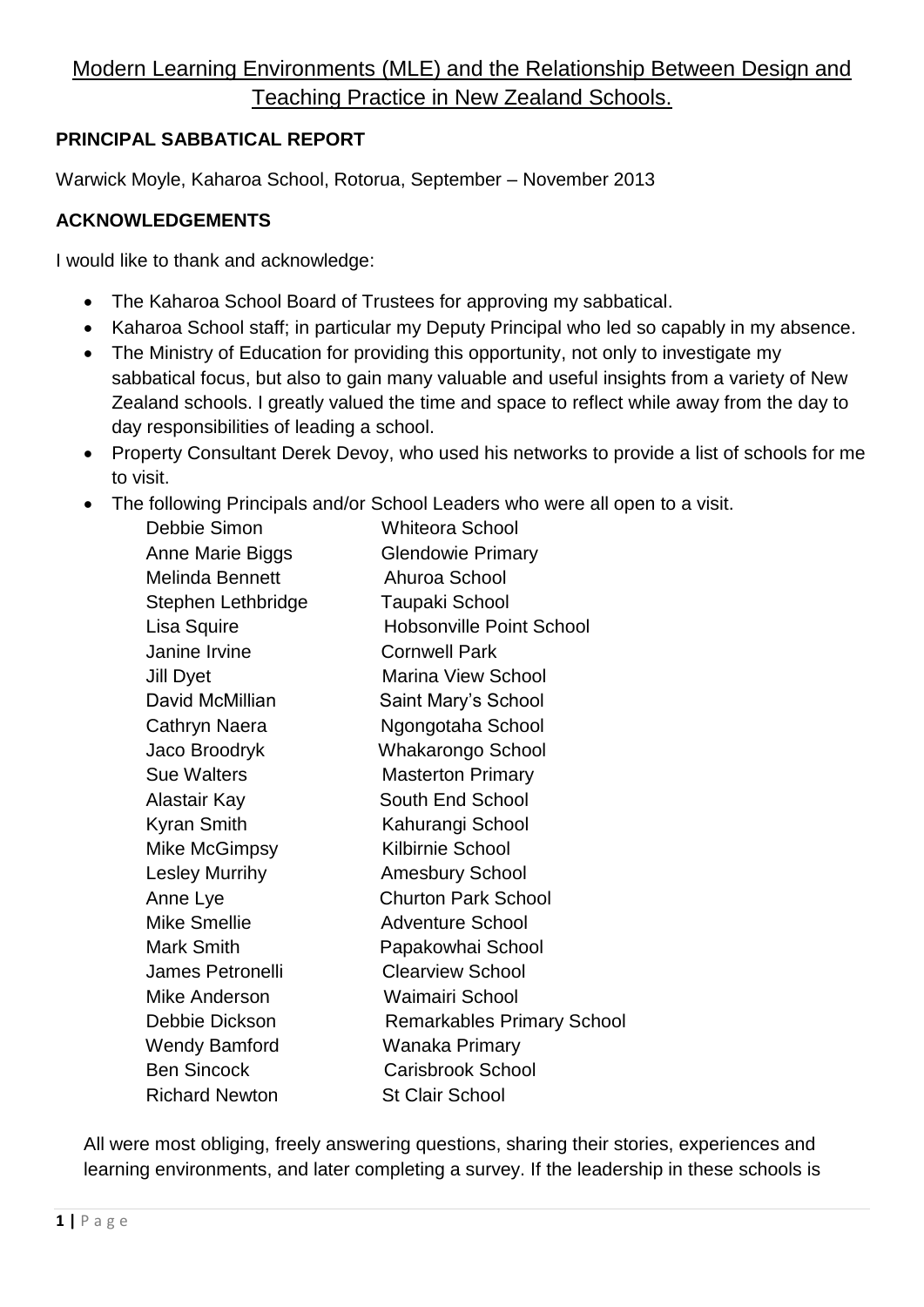representative of New Zealand primary schools, then I am left feeling confident that educational leadership is in good hands.

# **EXECUTIVE SUMMARY**

This investigation was prompted by a desire to ensure that capital funds allocated to Kaharoa School are spent effectively to meet the pedagogical needs of the school, while also working within the four Ministry of Education 10 Year Property Plan work priorities. These priorities are:

- Priority  $1$  Health and Safety
- Priority 2 Essential infrastructure
- Priority 3 Modern Learning Environments
- Priority  $4 -$  Discretionary projects

This led to my research focus question: Is the Modern Learning Environment building design driving changes in teaching practice, or is teaching practice creating a need for changes to design, function and aesthetics?

The research for this study was undertaken by visiting twenty-four newly built or remodelled primary schools throughout New Zealand, and analysing thirty-two survey responses from seventeen of these schools visited.

The results, discussion and reading indicate the importance of wide and inclusive consultation to create a school-wide vision. Early in this planning process a strong focus on pedagogical practice and how it relates to space function, design and aesthetics is essential in order to maximise the benefits of change in teacher practice. This approach allows all staff to feel part of agreed protocols and active participants in the vision. Consultation is essential for effective transition and use of flexible learning spaces (Victoria School Design 2008)

Early and carefully planned inclusion of staff to identify and understand the purpose of the changes helps to accelerate the positive pedagogical impacts. Early involvement should lead to teachers more readily adapting co-operative and collaborative practices, setting action learning goals related to flexible learning environments, reflecting on practice within these flexible spaces and being open to new learning and change.

# **PURPOSE**

To look at Modern Learning Environments (single cell/open plan) in remodelled and new primary and intermediate schools to explore:

- how much the design supports the schools' overall vision, teaching philosophy and learning.
- how these spaces are commonly and effectively used by teachers and students.
- how these spaces are meeting  $21^{st}$  Century learning needs (particularly ICT) during school and outside school hours.
- cost effective remodelled designs which have been used to make best use of the available space and money.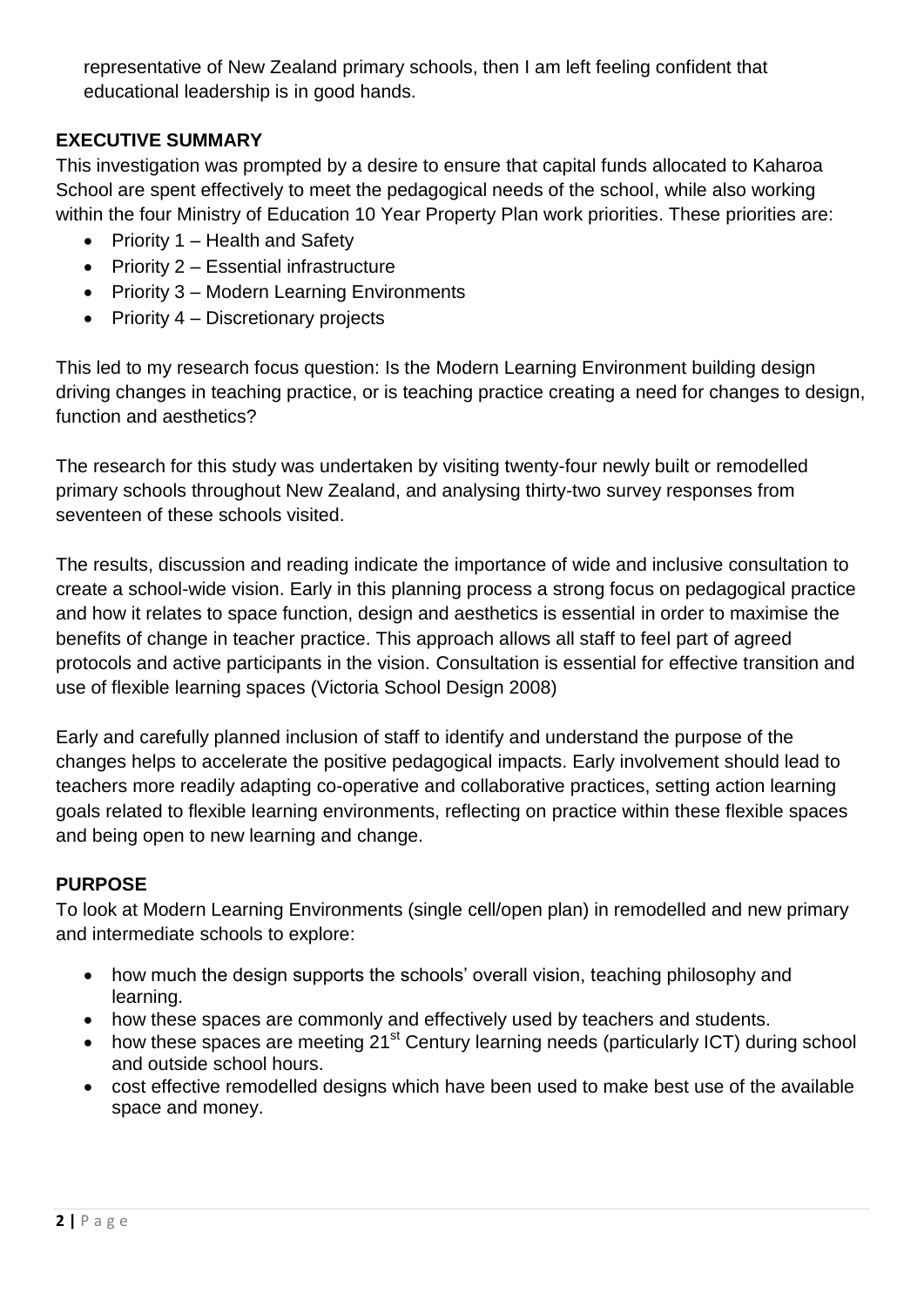# **RATIONALE AND BACKGROUND INFORMATION**

On the Ministry of Education website it is stated:

*The Government is committed to improving student achievement, and the Ministry of Education is supporting this commitment by building a world-leading education system that equips all New Zealanders with the knowledge, skills, and values to be successful citizens in the 21st-century.*

*School property supports educational achievement by providing the appropriate physical infrastructure, ICT and environments that support the learning needs of all students. It is assumed that school buildings will continue to be the preferred infrastructure from which education services are delivered.*

*The Government requires assurance that school property management is currently structured to effectively and efficiently deliver the significant investment in 21st-century schools; including continuing the roll-out of broadband in schools and the use of Modern Learning Environments to support improved pedagogical approaches.* (Ministry of Education)

The environment at Kaharoa School is typical of many rural country schools. The site has expansive open grounds overlooking farmland and eight single cell classrooms that are standard rectangular prefabrications. These rooms connected by open decks are in two blocks of four with each block having a resource room. Only two rooms have an internal connection.

All facilities have been maintained to a good standard through a combination of 5YP (\$81,088 2003-2007 and \$77,889 2008 to 2012), locally raised funds, community working-bees and a well-managed maintenance programme. All rooms, though well maintained, need to varying degrees improvement in the quality of learning environment. The dearth of 5YP funding was rectified with notification of a significant increase in the 5YP capital grant (\$702,957) due to historical under funding over the last thirty years.

The same ten year period has seen rapid advances in technology and the revision of the New Zealand Curriculum. The emphasis on 21<sup>st</sup> Century learners who are confident, connected, actively involved, lifelong learners has seen significant shifts in teacher practice and children's learning depending on learning settings and contexts. These shifts, supported by targeted professional development have been limited, to some extent, by the traditional classroom environment and lack of flexible spaces.

Being awarded a sabbatical provided the ideal opportunity to look at Modern Learning Environments in new and remodelled schools. My thinking needed to shift from maintaining property to remodelling spaces to support and build upon classroom practice and student learning.

Kaharoa School's 2013 Education Review Office (ERO) report, just prior to my sabbatical, also shaped my thinking for the need to provide flexible learning spaces. ERO supported our identified next step which was to encourage students to more effectively manage their learning. Creating supportive and productive learning environments that promoted independence and self-motivation would assist teachers in helping children to develop meaningful goals and individual learning pathways. Linking children's learning and supporting their differences and motivations in an effective learning environment requires different pedagogical approaches and spaces.

Managing a variety of pedagogical approaches in the traditional rectangular 'egg crate' design (Michael Deaker) is a challenge. I realised I needed more information on how to improve the physical environment to cater for students' needs, backgrounds, perspectives and interests. If we got building design right we could enhance how we challenged and supported students to develop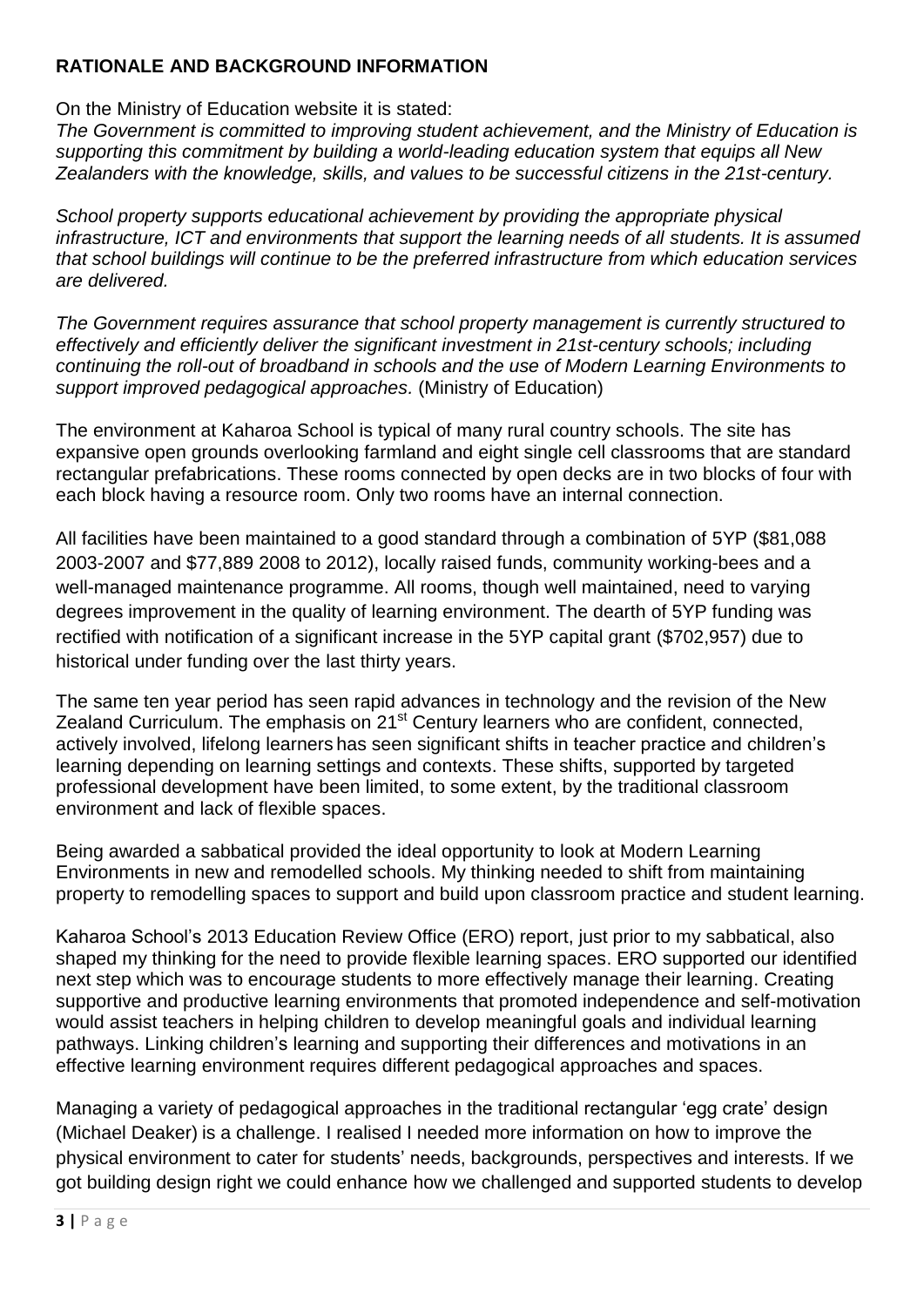deep levels of thinking and application while supporting teachers' ability to facilitate, assess and assist children's progress. (Fisher 2005)

I also wanted to inquire into the possible tensions between teachers' changing practice and perceptions regarding the learning environment, as some teachers voiced concern that Modern Learning Environments were a repeat of the open plan classroom experiment of the '70s. In his writing this viewpoint is quickly rebuked by Prakash Nair. He links design closely to instructional needs providing opportunities for traditional teaching to seamlessly connect with many other modes of learning. Nair put it simply by stating *'it is form following function, not function (unsuccessfully) following form'* (Nair 2011)

From school visits and a survey I was looking to establish how much the design supported the schools' overall vision and teaching and learning philosophy.

Was practice driving physical environment or were changes to physical environment driving practice and had changes made an impact on learning?

How are these spaces meeting 21st Century teaching and learning needs (particularly ICT) during school and outside school hours?

What effective designs have been used to make best use of the available space and money?

How are these spaces commonly and effectively used by teachers and students?

Meeting the learning needs of our children and community, equipping teachers with the best possible flexible teaching environment to cater for the 18 modalities of learning and ensuring our next instalment of five year property planning funding is spent wisely and responsibly prompted this investigation.

# **ACTIVITIES UNDERTAKEN (Methodology)**

Prior to my sabbatical my leadership team and I spent three days visiting seven schools in Hamilton and Auckland. This was an ideal time to discuss design features as well as learning and teaching at our school. During my sabbatical I visited a further seventeen schools ranging in decile and size and funding models. Some were newly built but the majority were remodelled schools through merger or roll growth. These locations included Rotorua, Palmerston North, Waiarapa, Wellington, Christchurch, Dunedin and Central Otago.

Information was gleaned from Principals or those deputizing.

Subsequent to my visit, where possible, staff personal completed a questionnaire. From the 24 schools visited, 32 responses were received from 17 schools. Of the 32 responses 14 were from Principals, nine from AP/DPs, four from team leaders (one of who was also a BOT member), four from teachers and one from a Board of Trustee member.

Some reading was also undertaken to support or follow up what I had seen or heard.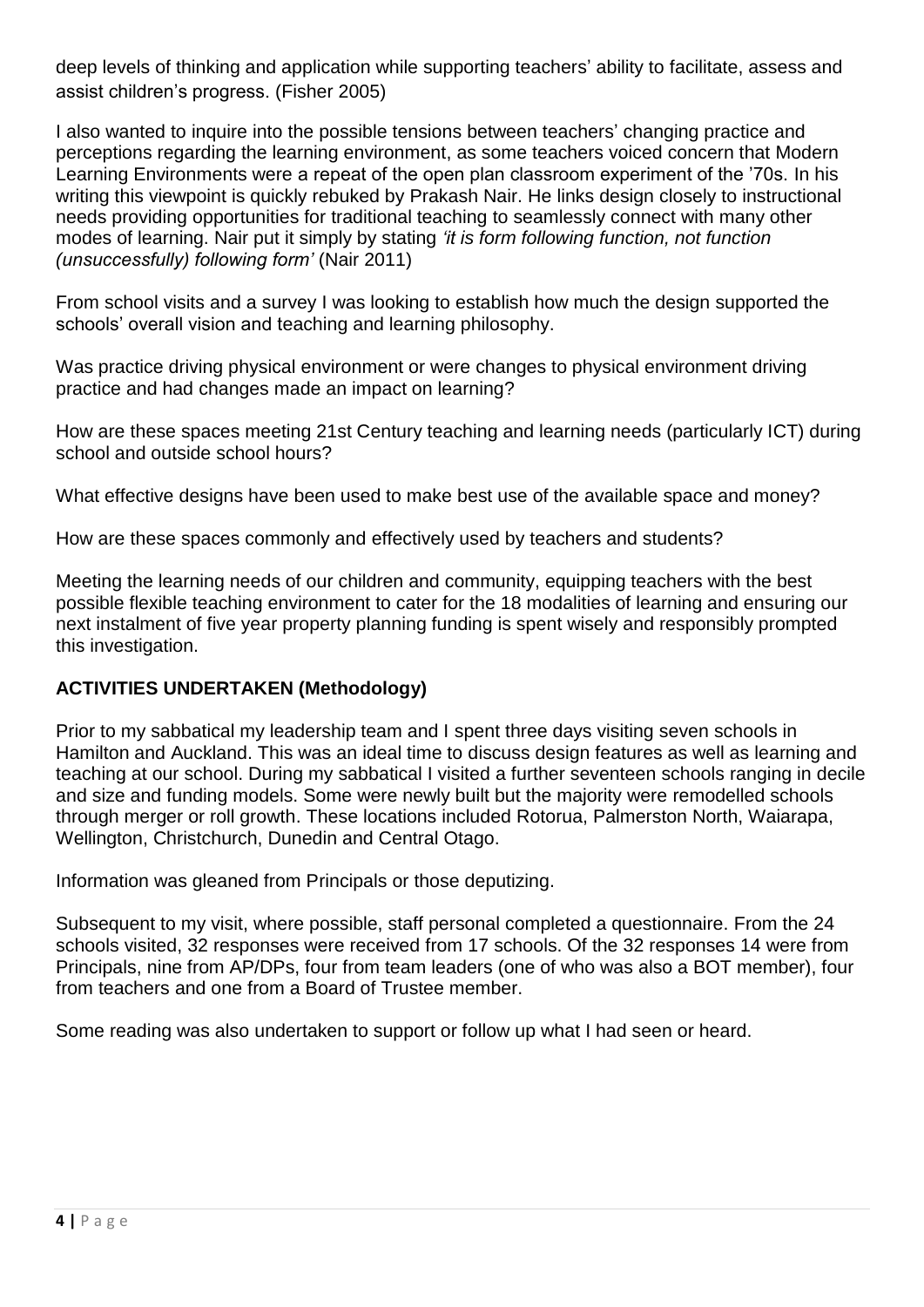#### **FINDINGS**

**How much does the design support the schools' overall vision and teaching and learning philosophy**?



**Figure 1: The degree to which Principals agree with the statement that the school's MLE design was determined by the school's overall vision.**



**Figure 2: The degree to which teachers agree with the statement that the school's MLE design was determined by the school's overall vision.**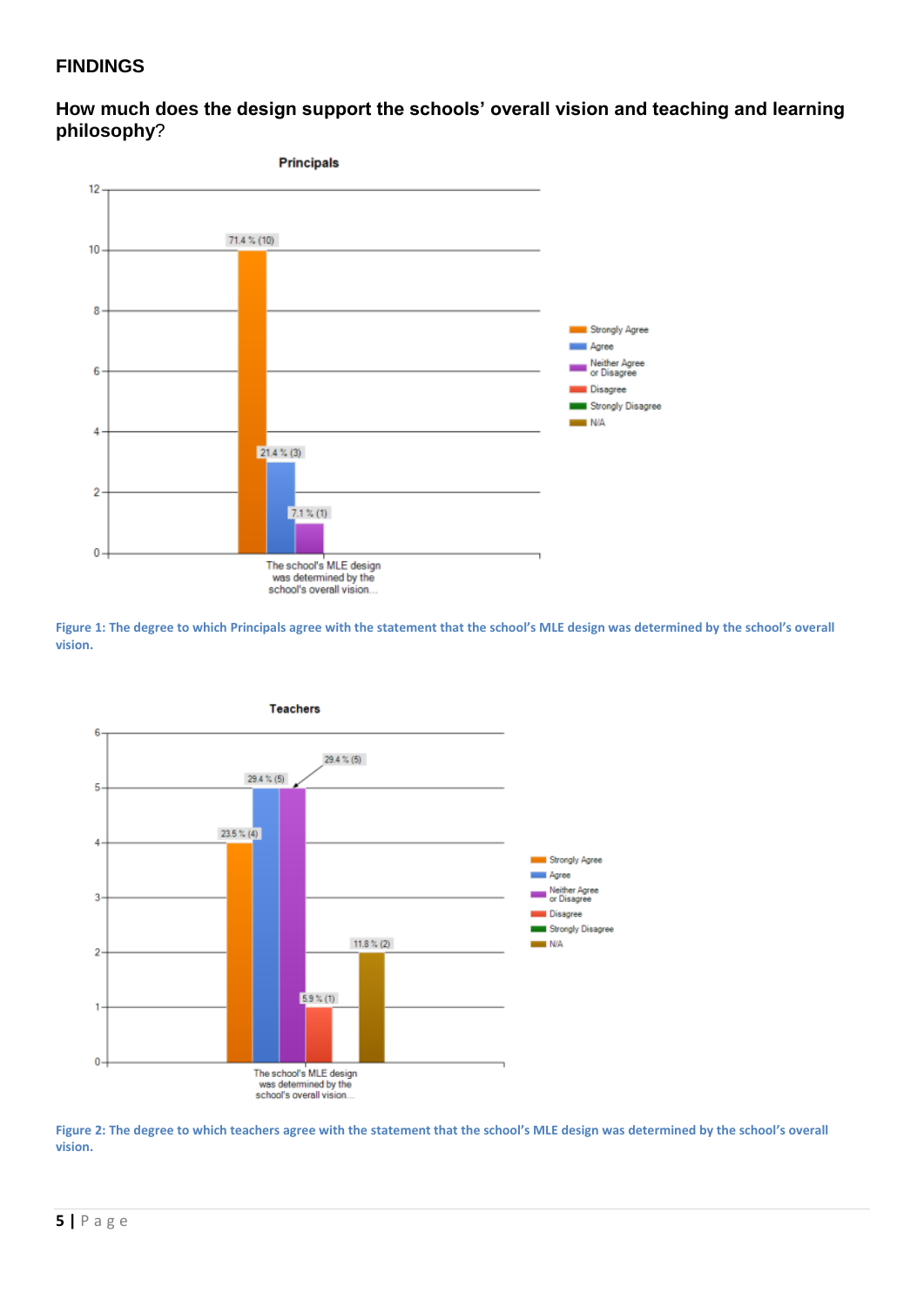

**Figure 3 The degree to which all respondents agree with the statement that the school's MLE design was determined by the school's overall vision.**

It is clear from responses and discussion, particularly from Principals (Figure 1), that having a clear vision and teaching and learning philosophy was seen as important in designing flexible learning environments. This question was reasonably supported by teachers (Figure 2) however three of the seventeen respondents disagreed or felt it wasn't relevant and a further five teachers were ambivalent.

In Richard Newton's sabbatical report (Newton 2011) his findings highlighted two approaches 'A Strategic and Structured Approach, Linking Pedagogy and Property' or 'An Evolutionary Approach.' This was still relevant with schools either adopting a strategic and structured approach prior to construction or a 'softly, softly' approach recognising the need for some staff to lead the change process as change agents or for some staff to evolve into the new settings developing goals and actions to support teaching and learning in the new environments.

Some of the responses from six different schools are summarised below

- One school had an intense school professional development focus for 6 months which included: a lot of pre-construction teacher talk, sending teachers to visit other schools with MLE, promoting the use of an ideas book and open dialogue, Google Doc collaboration and personality surveys.
- Another school used "The Language of School Design Design Patterns for 21st Century Schools" by Prakash Nair and Randall Fielding to facilitate discussion and design considerations.
- One school leader outlined the importance of consulting with students.
- One Principal mentioned the key was the pedagogy and philosophy behind the space when developing a humanist approach to building independent learners.
- Another outlined the importance of building the concept design of a quality MLE from inside out, looking at what the effective teaching and learning process of each curriculum lesson looked like. For example, what do the elements of a highly effective guided reading lesson look like, where are the children sitting, where is the teacher working, how are other children engaged in work at this time? Then you can work out what design best meets the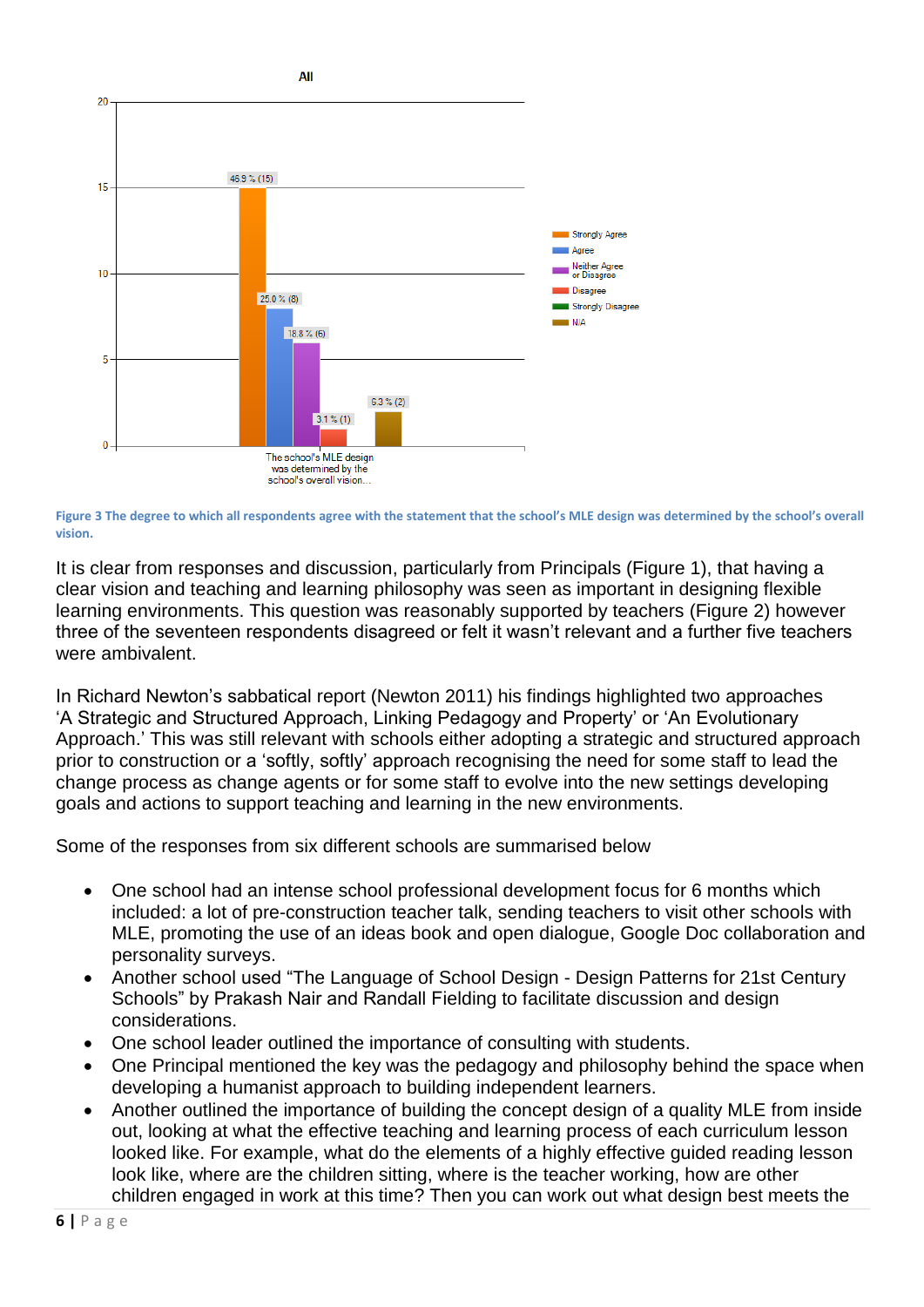pedagogical needs of a class. With teachers having designed spaces and furniture for specific learning needs, children then use these spaces for those specific activities rather than design being driven by furniture companies or architects. This school also took all staff including secretary and caretaker to Melbourne, to engage them in the understanding and development of a shared vision.

 A further Principal worked closely with Prakash Nair to create flexible learning spaces based on the cave, camp fire and watering hole approach for children and adult learning which provides spaces for all learning needs. She also tracked corporate leaders for six weeks so that she had a clear appreciation of what preparing children for the future actually looked like.

### **Does the design complement current teaching practice or are the MLE developments a conduit for change?**



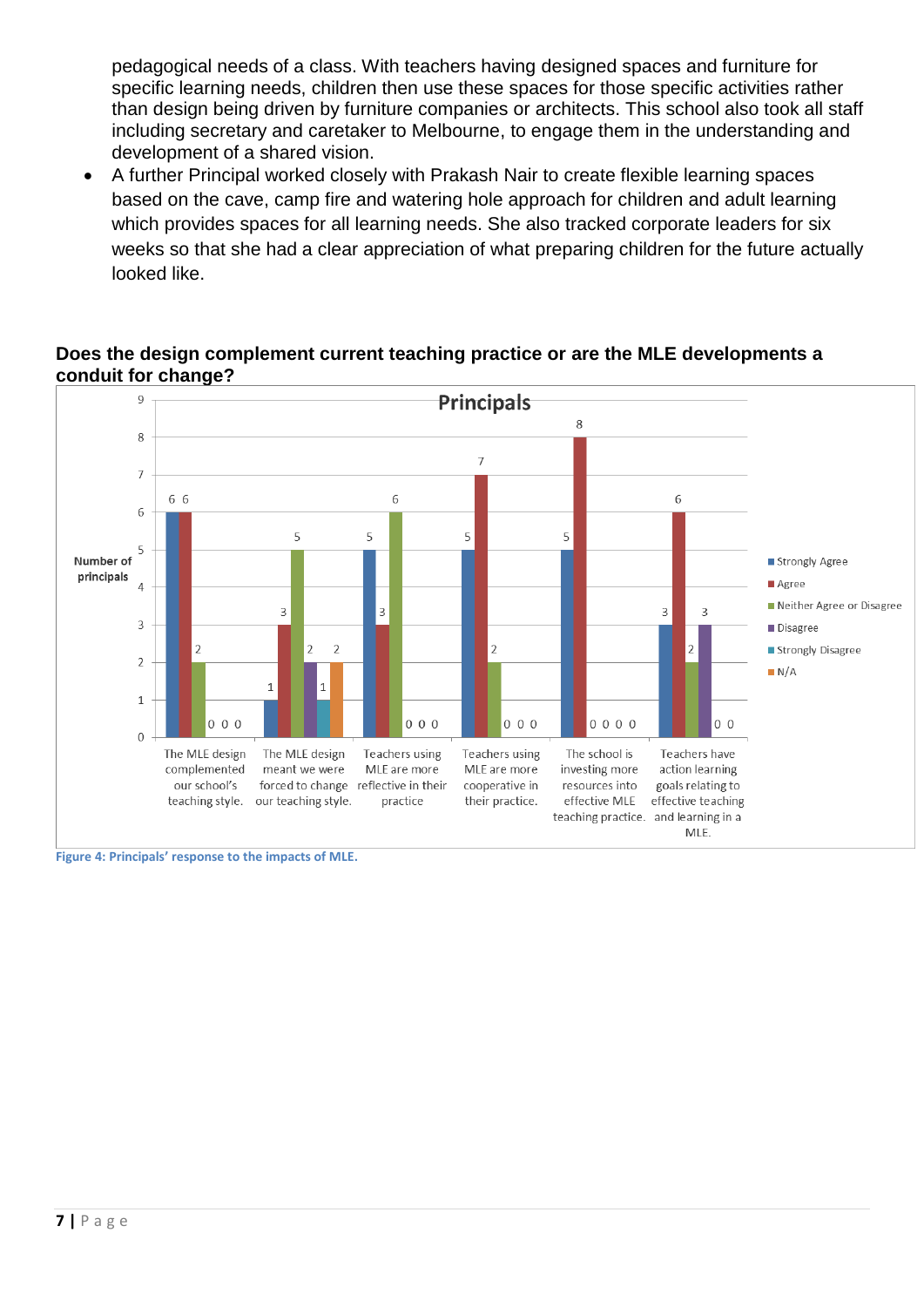





**Figure 6: All groups' response to the impacts of MLE.**

Survey responses indicated that teachers (Figure 5) felt the MLE complemented their school's teaching style however a large number (14/31, with ten of these being teachers) felt they were forced to make changes, whereas Principal responses (Figure 4) tend to indicate less need for change.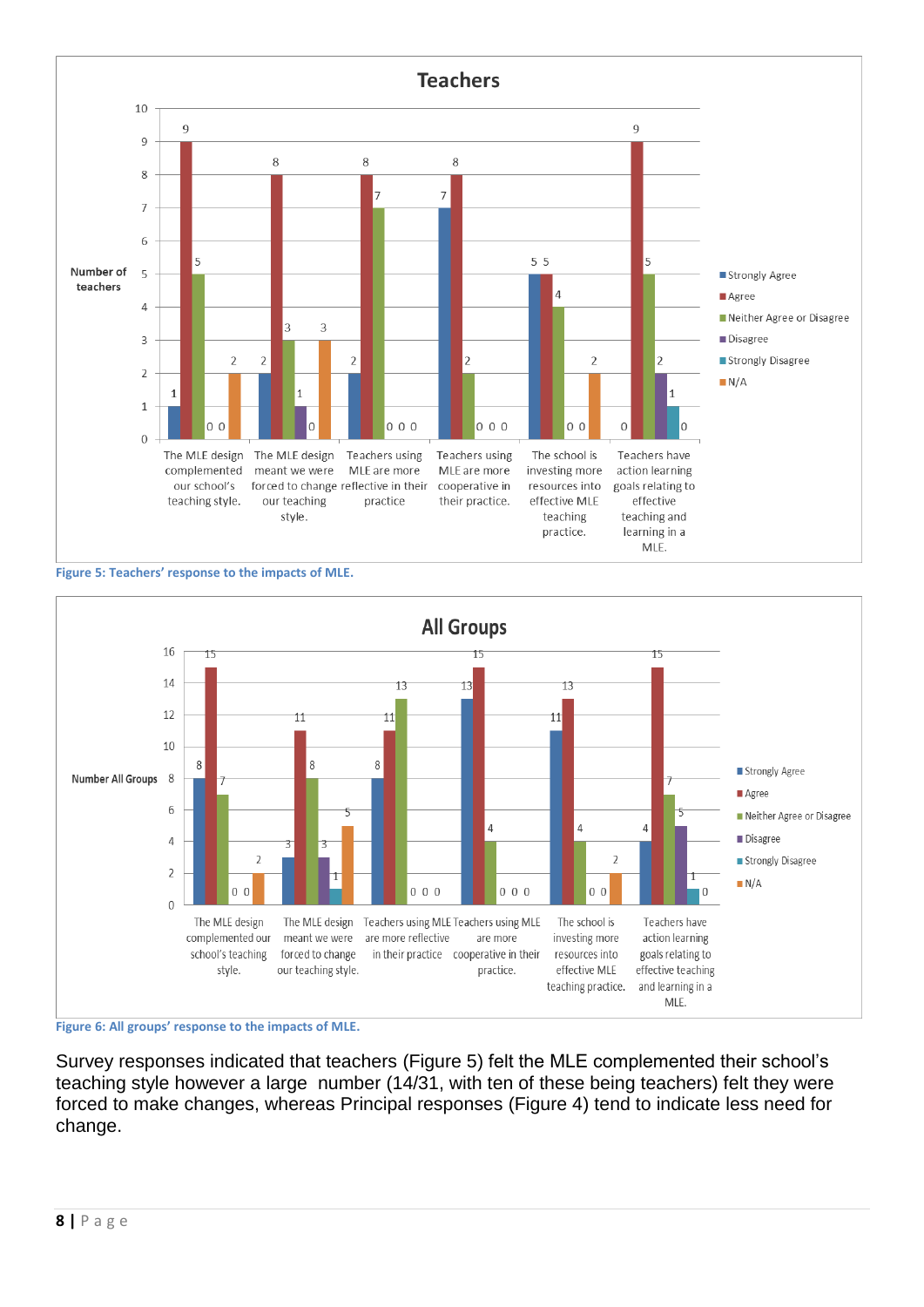Responses to the question regarding teachers being more reflective in practice indicate some shifts but also support the conjecture that respondents feel teachers have generally been reflective practitioners anyway.

The survey responses support the notion that teaching in a MLE promotes co-operative teaching while also indicating school's investment into professional development and setting action learning goals related to MLE is happening and is viewed as important.

When discussing change a number of Principals mentioned the importance of professional development based on sound teaching and learning theory. They stressed the need for clearly understood norms, protocols and the 'nitty gritty' around using the flexible and shared spaces. For example, tolerance of noise, management techniques, whether or not to display work on glass walls.





**Figure 7: Understanding of change impacts by Principals.**



**Figure 8: Understanding of change impacts by teachers.**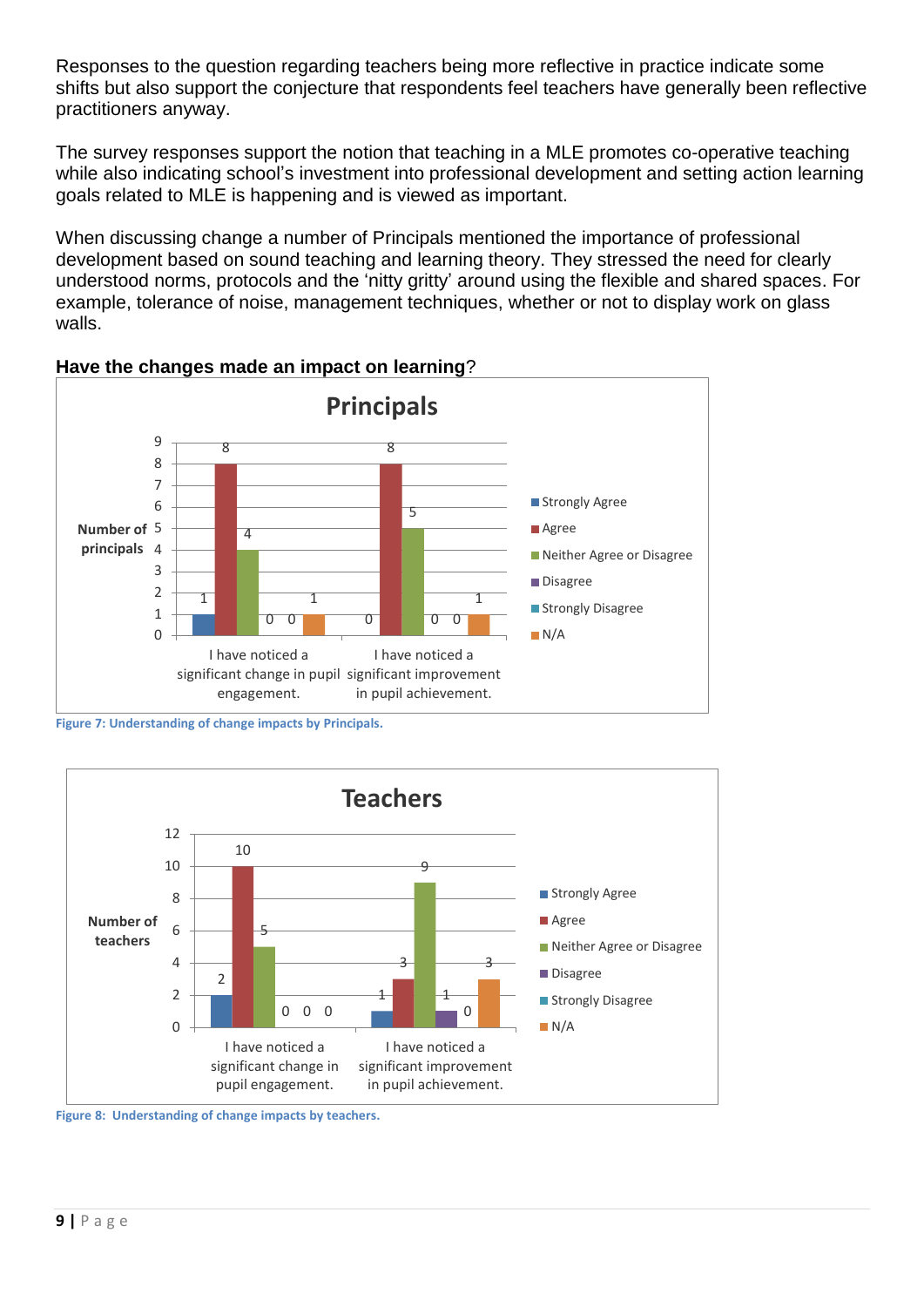

**Figure 9: Understanding of change impacts by all respondents.**

69% of respondents (Figure 9) noticed a change in pupil engagement with a further 28% neither agreeing nor disagreeing. Only 41% had noticed a significant improvement in pupil achievement. One could perhaps speculate that over time, if children are significantly engaged, achievement levels would also follow this trend.

### **How are these spaces meeting 21st century teaching and learning needs (particularly ICT) during school and outside school hours?**



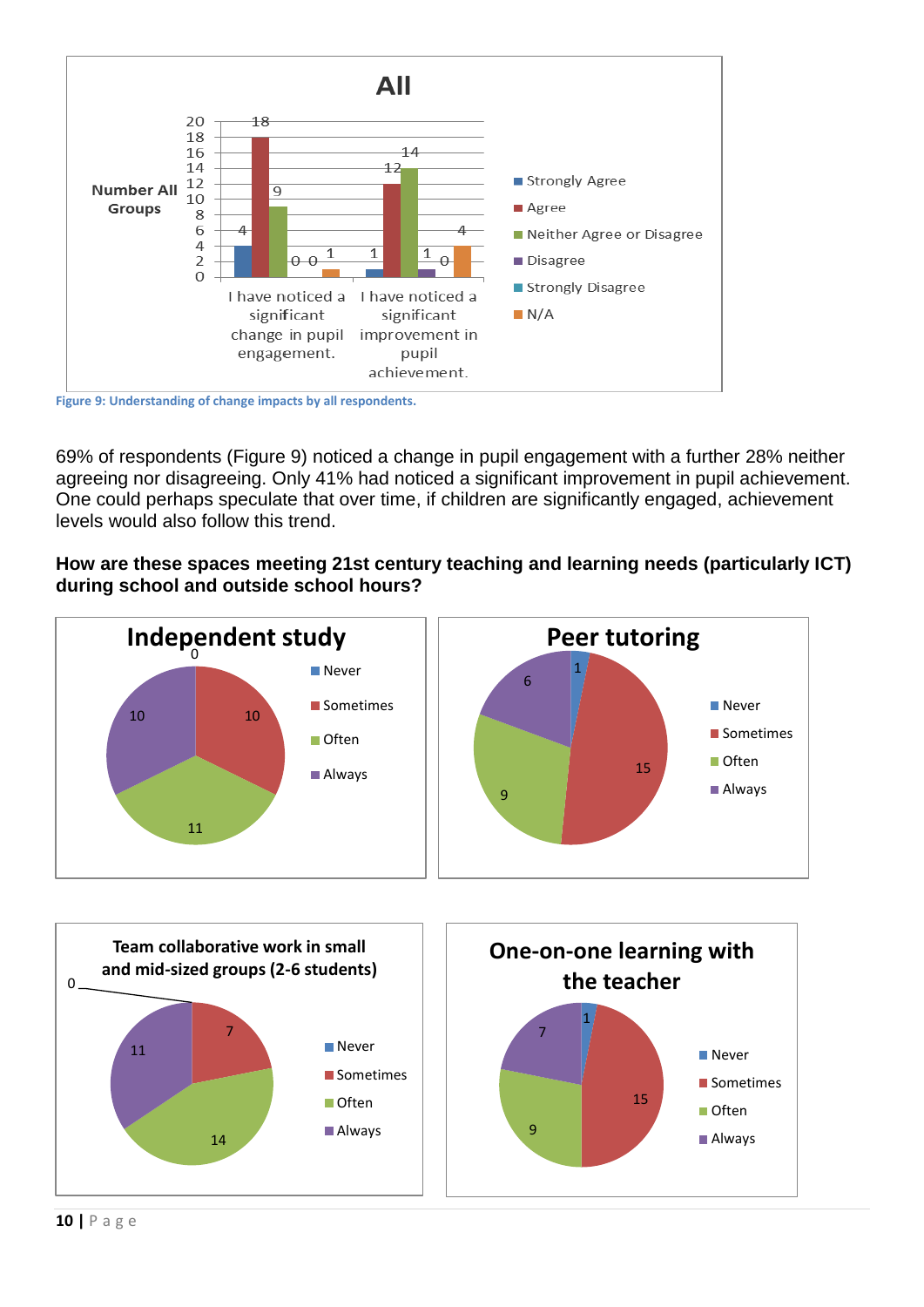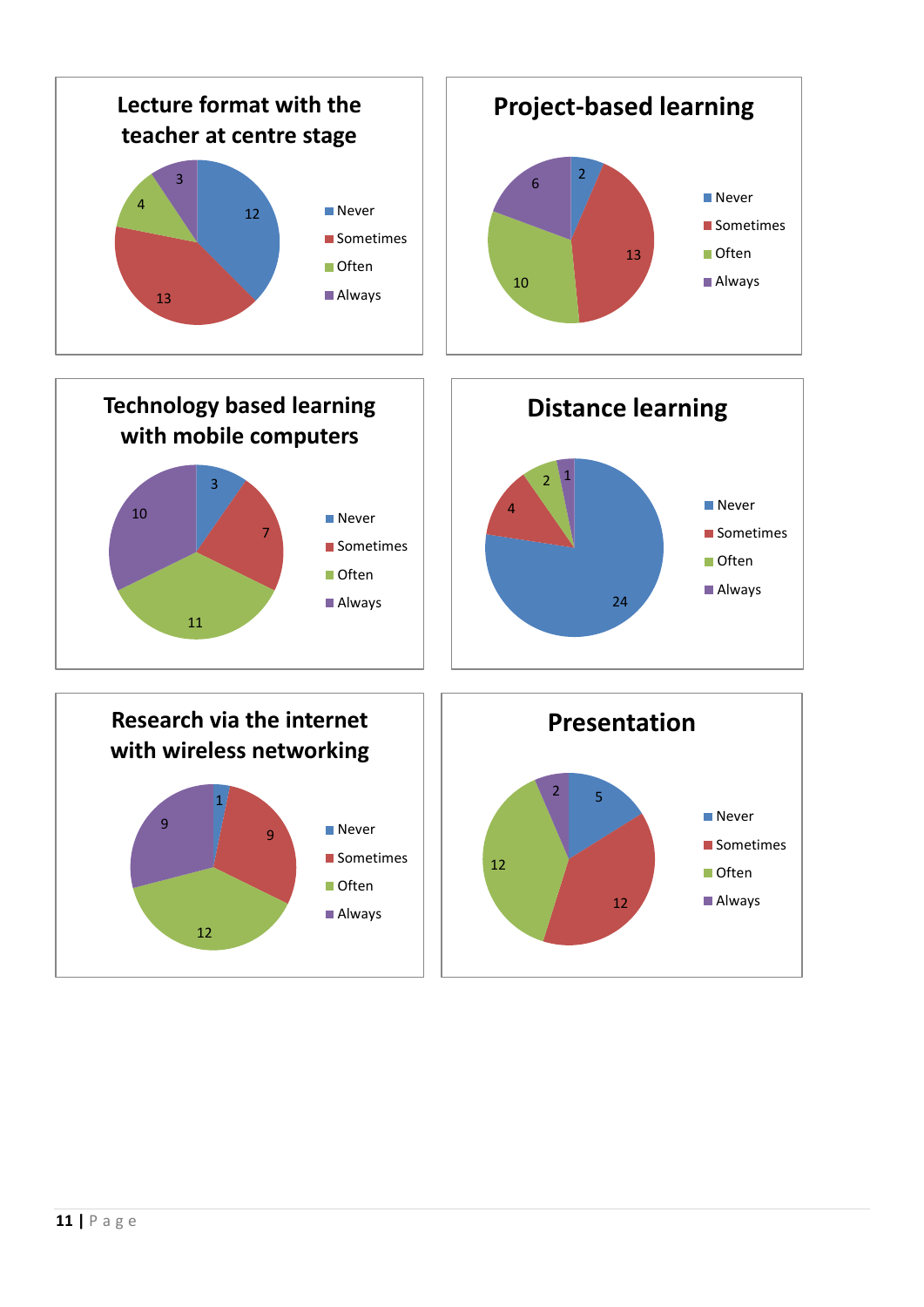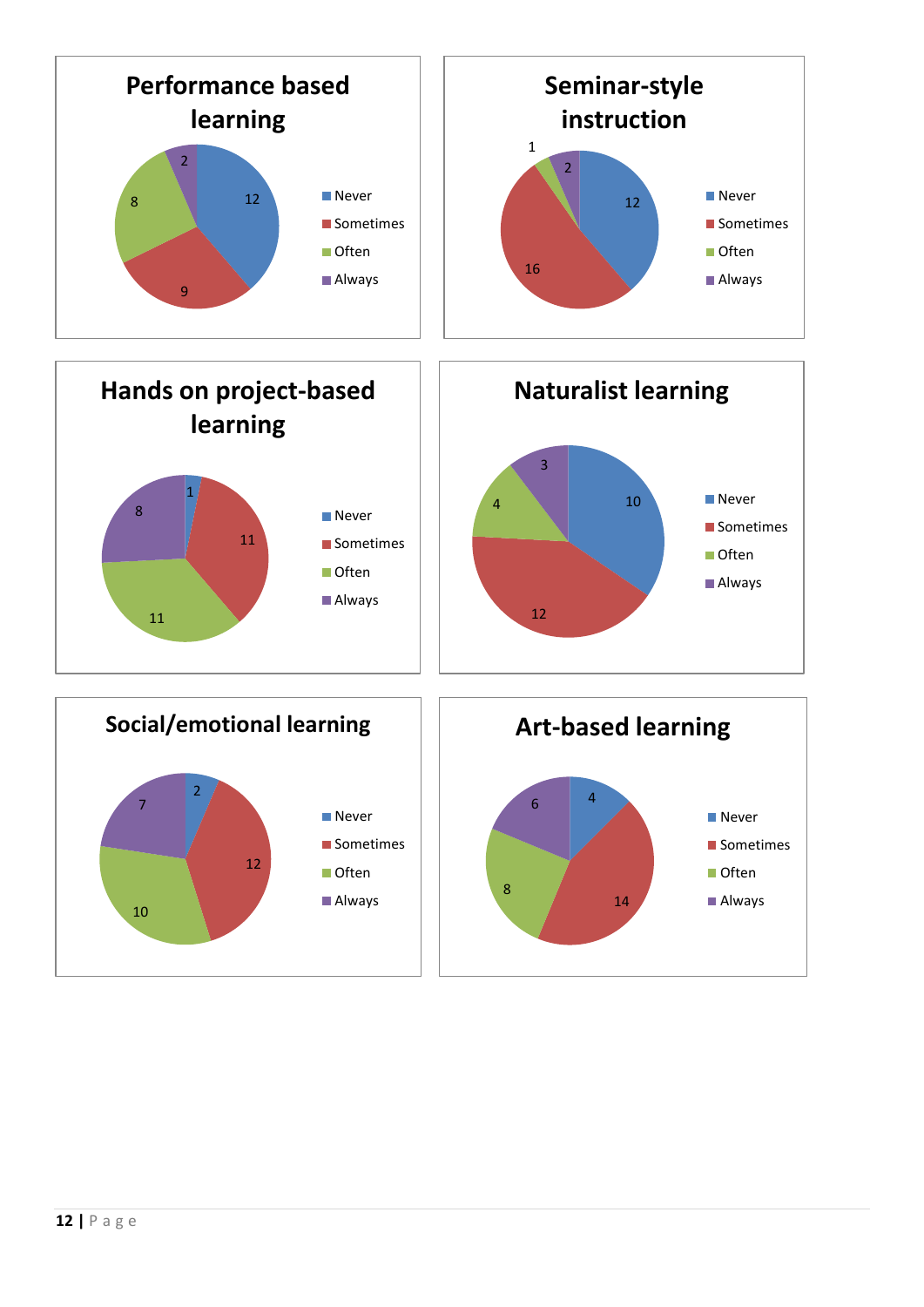

**Figure 10: Responses relating 21st Century learning needs to facility use as highlighted by the 18 modalities of learning.**

Survey responses to this question (Figure 10) highlighted the impact flexible learning environments and associated teaching had on co-operative and independent learning practises. The following of Prakash Nair's 18 learning modalities (Nair 2005) scored as being utilised always or often by over 20 respondents – independent study, team collaborative work in small groups (2-6 students), technology based learning with mobile computers, research via the internet with wireless networking, team learning/teaching. If including the sometimes, often and always options together the following modalities, peer tutoring, project based learning, one-on-one learning with the teacher, hands on project-based learning, social/emotional learning, art based learning and storytelling scored over 28 responses. This survey indicated very few respondents used the MLE for distance learning.



**How are these spaces commonly and effectively used by teachers and students?**

**Figure 11: Principals' responses for how spaces are most effectively used.**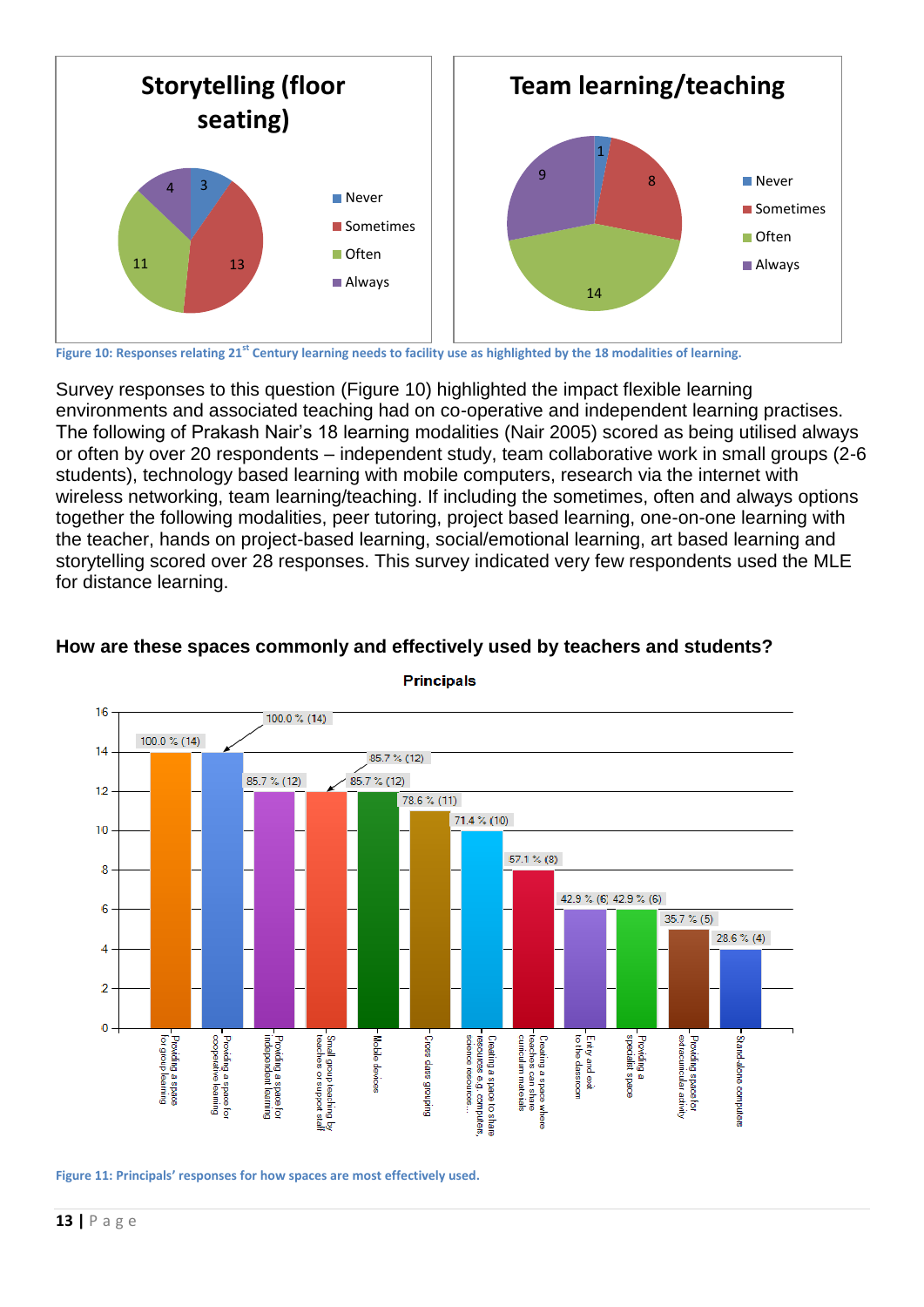**Teachers** 



**Figure 12: Teachers' responses for how spaces are most effectively used.**

100% of teachers and Principals agreed spaces were commonly used for group and co-operative learning and percentages were closely aligned in agreement that spaces were used for independent learning, small group teaching, cross class grouping and creating a space to share resources. There was a difference in perception or understanding of protocols around spaces being used for entry and exit (teachers 70.6%, Principals 42.9%) and use of stand-alone computers (teachers 64.7%, Principals 28.6%)

# **What effective designs have been used to make best use of the available space and money?**

One Principal commented, 'we have to be careful that the term Modern Learning Environment isn't used as code for saving building costs by building large open spaces. All our talk in relating design to pedagogy should be about flexible learning spaces'.

Prakash Nair advocates design concepts in which spaces are created for 18 learning modalities (as outlined above), including "campfires" for direct instruction and story-telling, "watering holes" for social learning, and "caves" or home bases for individual study, reflection and reading. Most schools indicated that funding was tight and there appeared to be significant variations in funds available particularly when comparing new schools to remodelled schools.

Cleve Bloor in his sabbatical report (Bloor 2011) highlighted many useful design features that I do not feel a need to repeat in this report. Many design features are also discussed in the BRANZ Ministry of Education publications.

A few, but not all, of the points I noted or which were commented on during my visits were

- Ensure built-in cupboards have enough depth for teaching resources
- Carpet squares allow for easy cost effective replacement if damaged
- Do not use orange (or light colours) on the floor as it shows the dirt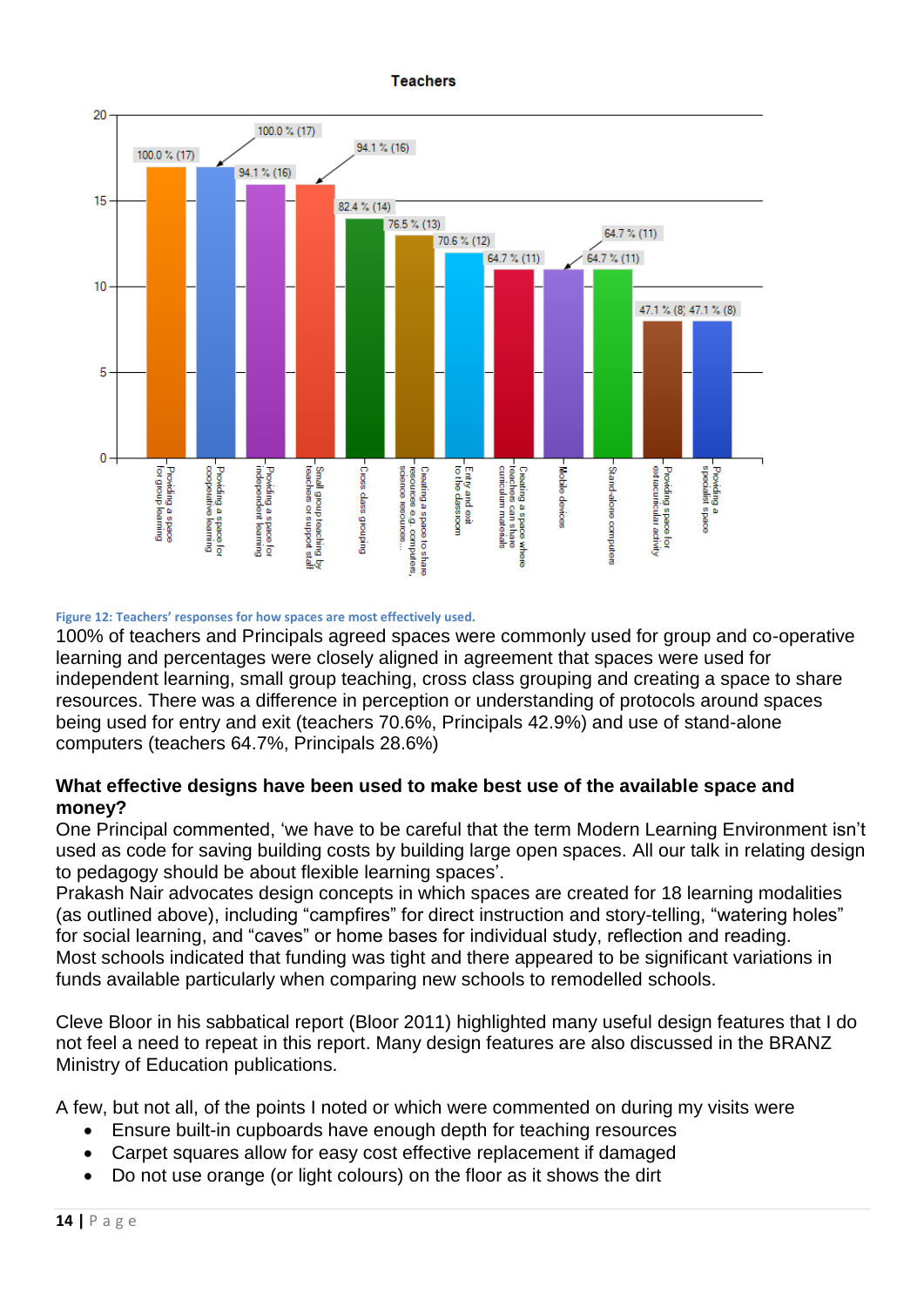- Utilising your administration office foyer as a library
- Teacher offices were often very cluttered and lacked storage, reinforcing the need for enclosed storage space or clear protocols
- Built-in shelves and cupboards so that they are part of your fixed assets while also utilising mobile furniture
- Mobile stations of four computers and floor plugs for these so they can be utilised in different rooms as clusters of computers when needed
- Furniture all one colour 'not about furniture colour it's about children's learning'
- Furniture that has adjustable heights.
- Ensure doors can be opened by the children

#### **IMPLICATIONS**

There have been some significant and rapid changes in education over the last 5 to 10 years. These have included the introduction and implementation of the New Zealand Curriculum, upskilling in effective use of information and communication technology to support learning, embedding National Standards, on top of the regular day to day functions and demands within a regular efficient teaching and learning environment.

Concurrence on how to support, enhance and improve the learning environment in which we all work and what effective pedagogy looks like in these new environments is imperative so that any changes to the 'egg crate' design isn't seen as a radical fad that is just another imposition on our effective teaching.

This consensus will best be achieved through a careful and deliberate plan of consultation with staff, Board, students and community where stakeholders have a common sense of purpose and direction.

#### **CONCLUSION**

A carefully planned and considered approach is needed to mitigate the financial constraints while at the same time maximising the learning outcomes for children. The current good practice in schools can only be enhanced by the planning of the physical environment through shared understandings and agreed protocol.

It is important to have a planned inclusive consultative approach of all stakeholders, Board of Trustees, teachers, community and children. To support the change process this should include staff professional development linking pedagogical practice across the curriculum to effective use of flexible spaces in any new design. It will also require the development of a long term building concept plan so that financial constraints can be managed.

Understandings of effective pedagogy, effective utilisation of space and agreed protocols will assist this planning, as well as assisting in changes of practice and engagement of staff to maximise the new vision. The challenge for Kaharoa School, as it has been for other schools, will be managing meaningful change within the budgetary constraints and regulatory footprints.